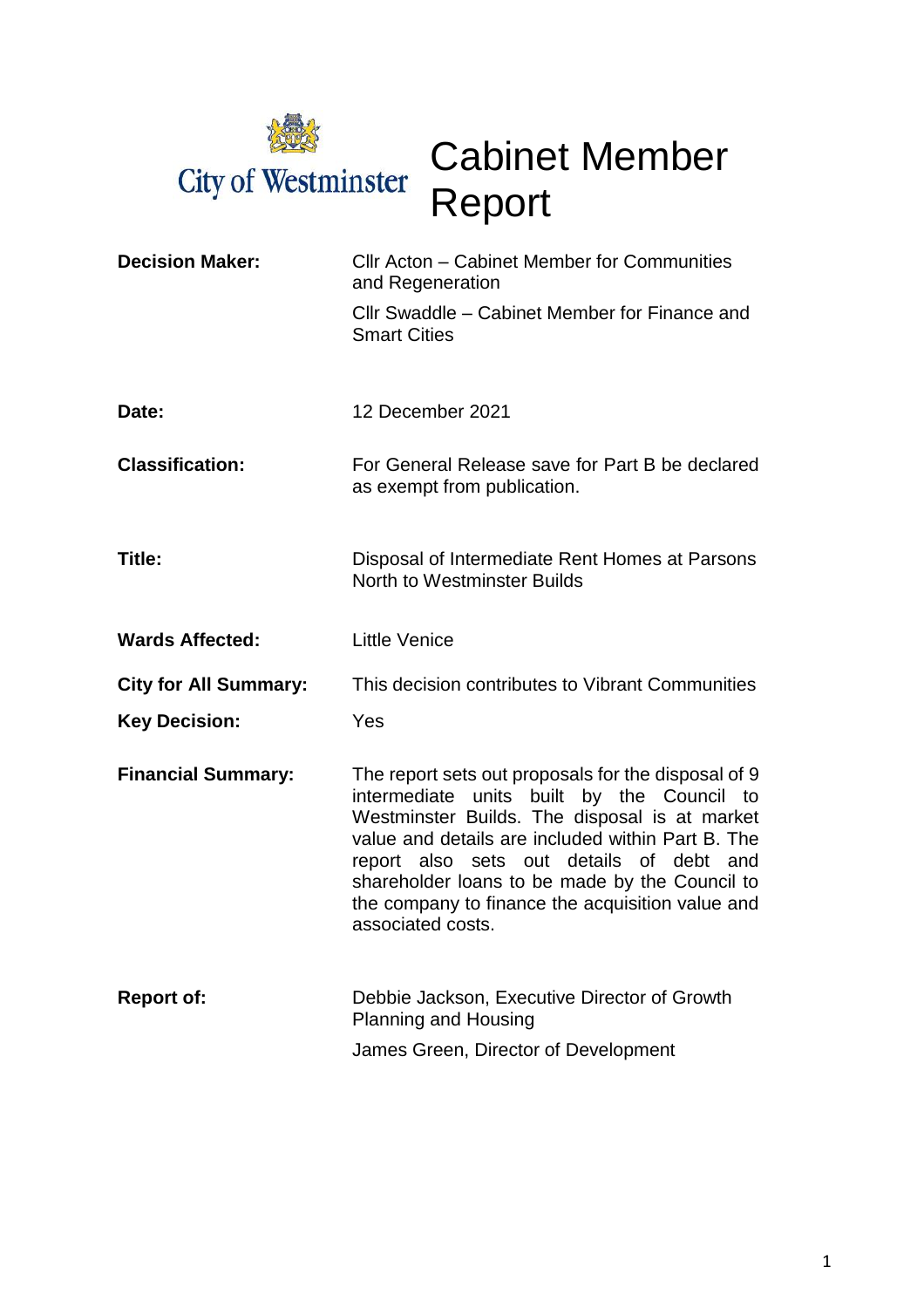## **1. Executive Summary**

- 1.1. The Council's development Parsons North, on the Edgware Road, comprises 60 one-, two-, and three-bedroom homes, of which forty-one are private-sale homes and nineteen are affordable homes. Nine of the affordable homes are for intermediate market rent and it is proposed that they are disposed of to Westminster Housing Investment Limited (WHIL), commonly known by its trading name Westminster Builds (WB or "the Company") by way of a long lease, at a consideration equal to their market value. The acquisition cost will be financed through the provision of senior loan and quasi-equity by the Council as lender and shareholder to the Company.
- 1.2. It is proposed that the Council will provide housing management services to WB through a management contract. For an agreed fee, the Council will manage the tenancies and homes alongside the social rented homes retained by the Council. Pinnacle Managing Agents have also been appointed by the Council to manage the external area including landscaping, all internal plant rooms, car park and communal areas. These costs will be recharged to the Council and WB through Service Charge arrangements.
- 1.3. The Council intends to vary the section 106 agreement to provide, subject to the Council's approval, for the transfer of the intermediate rent homes to WB.

## **2. Recommendations**

- 2.1. That Part B of this report be exempt from disclosure by virtue of the Local Government Act 1972 Schedule 12A, Part 1, paragraph 3 (as amended), in that it contains information relating to the financial or business affairs of any particular person (including the authority holding).
- 2.2. That the Cabinet Member for Communities and Regeneration:

2.2.1 Notes Westminster Builds' Board decision of 4th November 2021 for the Company to acquire and then rent the 9 Intermediate rent homes at Parsons North.

2.2.2 Delegation to the Executive Director of Growth Planning and Housing to agree on the terms and approval to enter into the Management Agreement on behalf of the Council to provide management services to the Company with approval to the Director of Law to facilitate and enter any legal documentation thereto.

2.2.3 Approves a S106 modification application to be submitted to the local planning authority to enter into a new Unilateral Undertaking which will enable the Council to transfer the 9 Intermediate Rent Homes to Westminster Builds. As the Council cannot contract with itself, any variations required will be incorporated into the new Unilateral Undertaking rather than a deed of variation.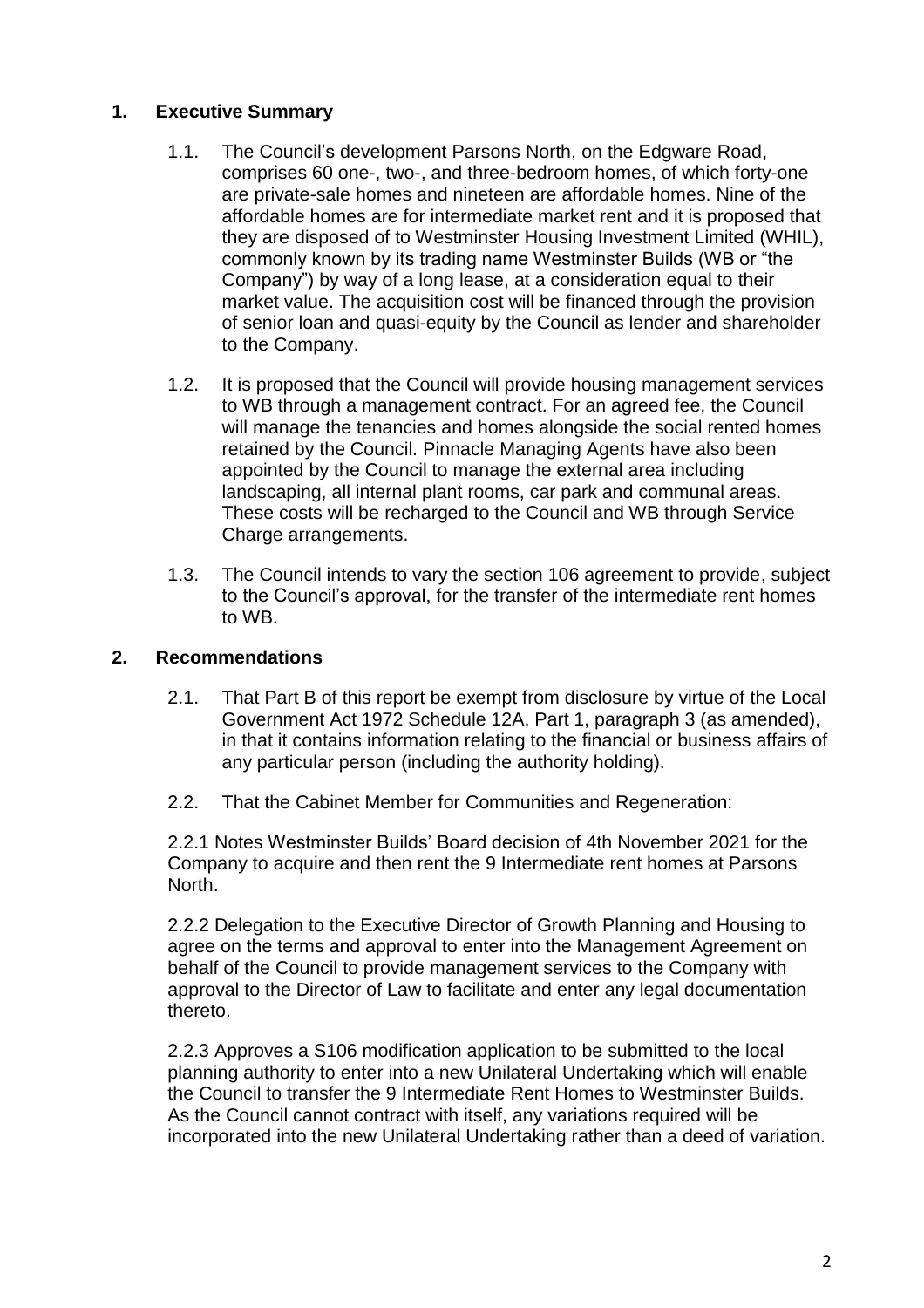2.2.4 To delegate the authority to approve and enter into any Deed of Variation and legal documentation enabling the recommendation in 2.3.2 above to the Executive Director of Growth Planning and Housing.

- 2.3. That the Cabinet Member for Communities and Regeneration in consultation with the Cabinet Member for Housing:
- 2.3.1 Approves for the Council to dispose of the 9 Intermediate Rent homes at Parson's North to its subsidiary Westminster Housing Investments Limited (WHIL) for a consideration equal to its market value as per RICS Red Book valuation by way of a 125-year lease at a peppercorn rent.
- 2.3.2 Delegates the authority to approve and enter into any legal documentation ancillary to or required to facilitate the recommendation in 2.3.4 above to the Executive Director of Growth, Planning and Housing, the Executive Director of Finance and Resources and the Director of Law where appropriate
- 2.4. 2.4 That the Cabinet Member for Finance and Smart Cities:

2.4.1 Approval for the general fund to invest £2.345m into Westminster Builds, c onsisting of £1.524m of Debt and £0.821m of shareholder loans.

2.4.2 Delegation of the final negotiation of detailed terms and execution of financial documents to Executive Director of Finance and Resources

2.4.3 Delegates the authority to approve and enter into any indemnities if necessary as part of the disposal.

#### **3. Reasons for Decisions**

- 3.1. Westminster Builds (WB) is the trading name for the Council's subsidiary Westminster Housing Investments Limited (WHIL) and WHIL's subsidiary Westminster Housing Developments Limited (WHDL). WHIL is the active party in the proposed transaction and therefore references within this report to WB can be interpreted as references to WHIL.
- 3.2. Intermediate Rent housing cannot be efficiently held in the HRA and would normally be sold to a registered provider such as Westminster Community Homes. As WB's business plan sets out it is preferable for the Council to instead sell Intermediate homes to WHIL, retaining the longterm ownership within the Council group.
- 3.3. The drafted S106 for the development was completed in November 2019 and its current form does not enable WB to own and operate homes and therefore requires amendments Officers have had informal discussions with the local planning authority as to suitable amendments to the s.106 agreement and an application will be made to the local planning authority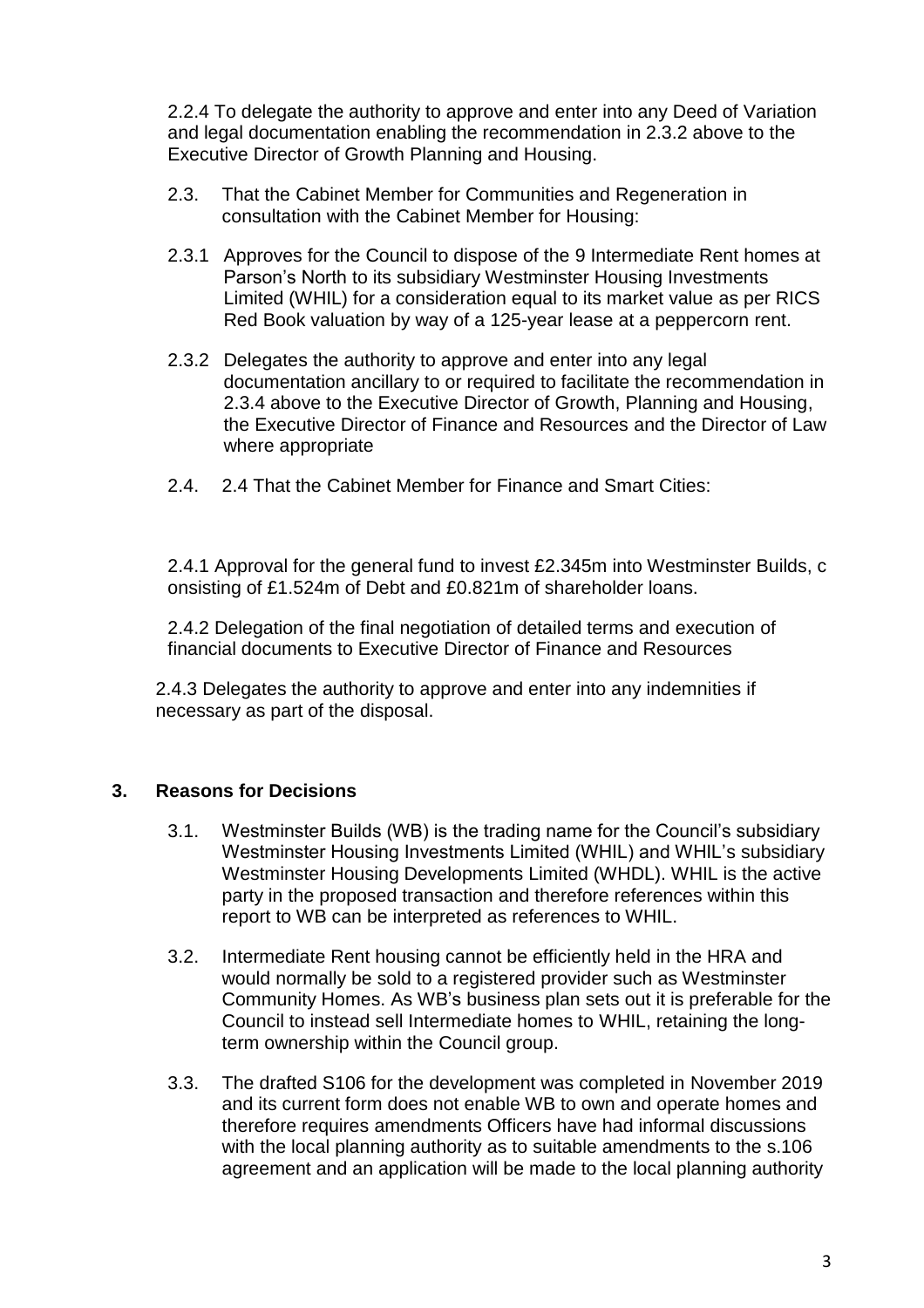to make a variation to s.106 if the recommendation with this report is approved.

3.4. In addition to the approval for the Council to sell its assets, authority is required from the Council, acting as WB's shareholder, to authorise the company to acquire the homes. This acquisition is funded by debt and shareholder loans from the Council.

#### **4. Background, including Policy Context**

- 4.1. The Council's Parsons North scheme is a mixed-tenure development comprising of 60 one-, two- and three-bedroom homes within the HRA. The project will deliver 19 new affordable homes, 10 social homes retained in the HRA, and 9 intermediate homes proposed to be sold to Westminster Builds. The affordable homes are subsidised by the sale of 41 homes.
- 4.2. Following approval of the scheme Full Business Case in September 2019, the construction began in 2019 and is due to complete in December 2021.
- 4.3. To enable the intermediate rent homes to be let efficiently it is recommended that the Council dispose of them to WHIL. WHIL's Board approval to acquire the homes was obtained on 4th November 2021. It is proposed that the section 106 agreement be varied to reflect the transfer of the units by the Council to WHIL.

## **5. Proposed Disposal**

- 5.1. The Council's development at Parsons North includes 9 Intermediate homes in a shared core with 10 social homes, which will be retained by the Council. The development also includes 41 private homes which are being marketed to private purchasers.
- 5.2. The 9 Intermediate homes are proposed to be sold to Westminster Housing Investments Limited (WHIL), who will rent them to households nominated by the Council, at rents payable set out in the S106 agreement and summarised below. These rents can be increased annually, from first letting, by CPI+1%.

| <b>Size</b> | <b>Initial Rent PW</b> | No. of<br><b>Homes</b> | <b>Total Rent Per</b><br><b>Annum</b> |
|-------------|------------------------|------------------------|---------------------------------------|
|             |                        |                        |                                       |
| 1B 2P       | £162                   |                        | £8,440                                |
| 1B 2P       | £215                   |                        | £11,202                               |
|             |                        |                        |                                       |
| 2B 3P       | £264                   | $\overline{2}$         | £27,509                               |
| 2B 4P       | £295                   | 5                      | £76,848                               |
|             | <b>Total</b>           | 9                      | £124,000                              |

5.3. Previous disposals at Farm Street and West End Gate have set the principles for disposal, summarised below, and it is proposed that Parsons North mirrors these arrangements: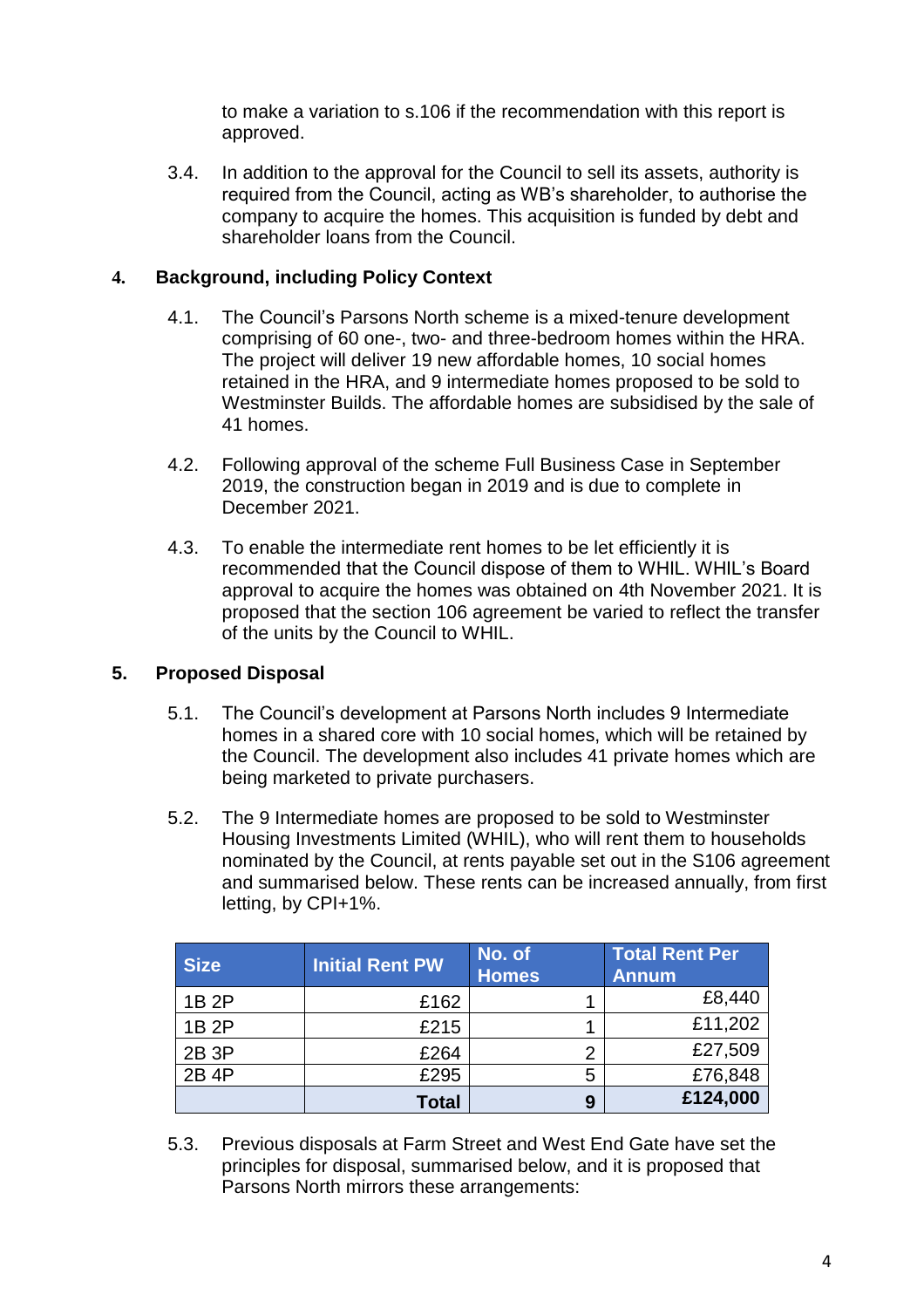- Homes disposed to WHIL on a 125-year lease, with shared communal areas retained within the Council.
- Tenancy management and maintenance provided by the Council to WHIL for an annual fee, with repairs recharged at cost
- Financing provided by the Council as loans (65%) and equity (35%) at a rate supported by external state aid advice.
- The Council instructed Savills to undertake a RICS Red Book valuation on the homes to provide a guide price for an arm's length transaction and satisfy the Council's requirements to achieve market value. Savills' Red Book valuation is based on standard industry assumptions which require adjustments to reflect the nature of Parsons North, set out in Part B.
- 5.4. The Council has developed the homes within the HRA and there are statutory restrictions on disposal of HRA land to connected companies.
- 5.5. Officers received legal advice to confirm that the Council may rely on the 2013 General Consent where it makes a disposal from the HRA to its group company so long as the disposal falls within the first 5 disposals in the financial year (starting 1 April in each year).
- 5.6. In accordance with the 2013 General Consent which permits up to 5 disposals per financial year to the Council's group company without specific Secretary of State consent, the Parsons North Development disposal is number two of this financial year (the first being the disposal to the WHIL in relation to the development at West End Gate) and therefore within the disposal limit.
- 5.7. Officers have determined that the Council is acting within its powers to dispose of these units to WHIL and has notified DHLUC of the Council's reliance on this exemption.
- 5.8. MHCLG has responded to confirm that the Council must rely on its own legal advice in relying on the exemption.

## **6. Management**

- 6.1. The Council has appointed Pinnacle Limited (Pinnacle) to provide overall estate management for Parsons North including providing ongoing management for the private homes. The Council's Housing Estate Services Team will remain responsible for the internals, including communal areas, of the affordable homes.
- 6.2. The Council will enter into a Management Agreement with WHIL, to provide and deliver Tenancy Management and maintenance services of the intermediate homes. The cost of the communal areas' services will be re-charged to the Company.
- 6.3. WHIL will contribute to the contract cost of services delivered by Pinnacle through a service charge. This has been provided by the WCC Divisional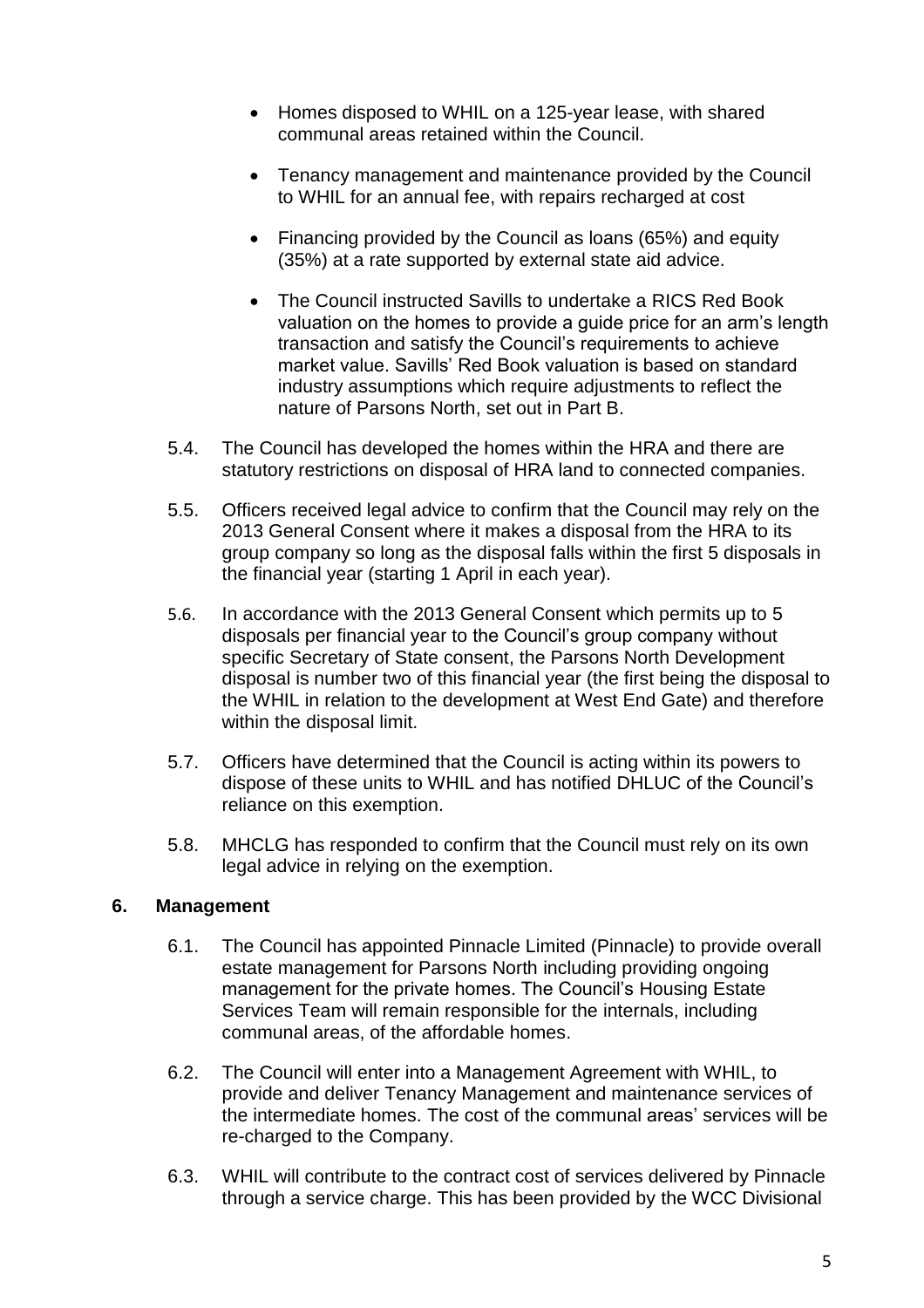Head of Housing Neighbourhoods and a cost has been allocated for management charge. The scope of Housing Management Services to be delivered to WHIL by the Council and Pinnacle are set out in Part B of this report.

## **7. Financial Implications**

- 7.1. It is proposed that the Council provide finances to WHIL through debt and shareholder loans (reflecting a 65% debt, 35% equity split) to enable the company to purchase the homes through leases from the Council.
- 7.2. As the payments under the leases and loan documents will be concurrent, i.e. netting off against each other, it will not impact the Council's cash flow or increase its capital financing requirement.
- 7.3. As per the s.106 Agreement, the Council will retain 100% nomination rights to the completed intermediate rent units and will work with Westminster Housing Investment Limited to enable those units to be occupied by a qualifying tenant on an assured shorthold tenancy (AST).
- 7.4. In September 2019 the Council agreed on the full business case for the construction of a mixed tenure scheme at Parsons North delivering 60 new homes. This includes 10 social, 9 intermediate and 41 private sale units. The social units will be held within the HRA whilst the 9 intermediate units will be disposed of into Westminster Builds based on a red book valuation.
- 7.5. Part B of this report states the full financial implications of the disposal against WHIL's appraisal, stating the source of the Company's figures.

## **8. Legal Implications**

#### 8.1. **Planning Considerations**

- 8.1.1. The Planning Permission was granted subject to the completion of the Section 106 Unilateral Undertaking (the "Unilateral Undertaking") which was completed on 2nd November 2018 and varied on 27 November 2019.
- 8.1.2. Paragraph 2 of Schedule One of the Unilateral Undertaking provides:

"The Owner shall not Occupy or permit Occupation of any of the Market Housing at the Development before or until the Owner has entered into a contract for the freehold transfer of Affordable Housing Units or grant of a lease for a term of not less than 99 years of all of the Affordable Housing Units at the Property to:

- i) a Registered Provider; or
- ii) other Approved provider of Affordable Housing; or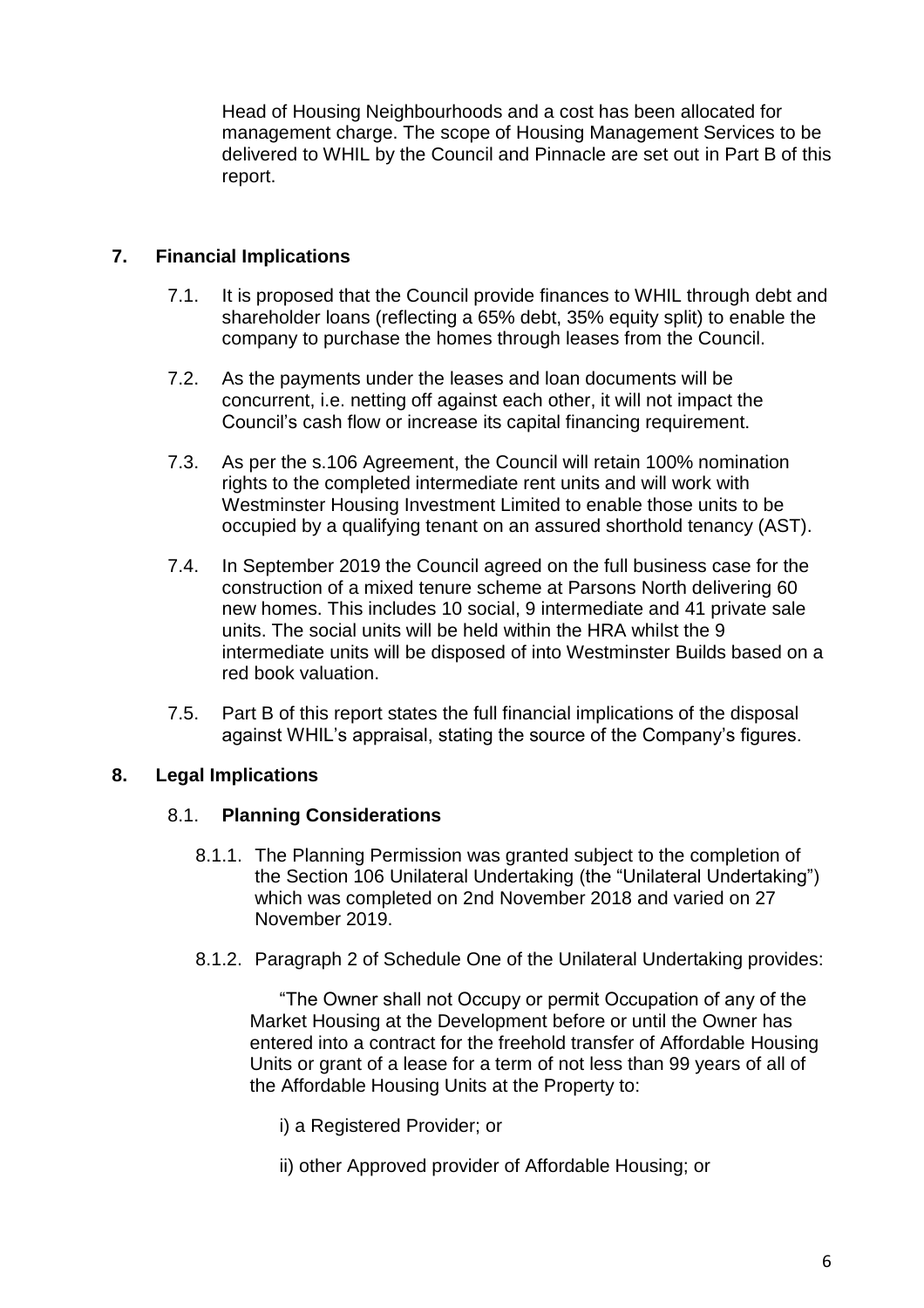ii) to the City Council in their capacity as a social landlord"

- 8.1.3. The Unilateral Undertaking makes provision for the Affordable Housing Units (which includes the 9 Intermediate units) to be transferred to a Registered Provider or other Approved Provider of Affordable Housing.
- 8.1.4. It is understood that Westminster Housing Investments Limited (WHIL) is such an approved provider of Affordable Housing to which the disposal by Westminster City Council of the intermediate units is permitted under the Unilateral Undertaking, however, the existing Unilateral Undertaking does not include a definition of Approved Provider of Affordable Housing and therefore a variation of the unilateral undertaking is required to incorporate this definition for transparency.
- 8.1.5. Paragraph 2.2 of the Unilateral Undertaking provides that:

"The obligations in this Unilateral Undertaking shall be binding on the Owner together with its successors in title and assigns and those deriving title under it provided that no person shall be liable for any breach of any covenant or obligation contained In this Unilateral Undertaking after it has parted with all of Its interest in the Property or in the part of the Property to which the relevant obligation relates save in relation to any antecedent breach prior to parting with such interest."

- 8.1.6. The legal effect of this provision is that the planning obligations contained in the Unilateral Undertaking pertaining to the intermediate units will be binding on WHIL following the disposal of the units to it as it will be a successor in title to the relevant part of the Property.
- 8.1.7. The Town and Country Planning General (Amendment) (England) Regulations 2018 came into force on 23 February 2018 with the effect that planning permissions granted by Local Planning Authorities to themselves will now run with the land, therefore the disposal of the intermediate units to WHIL will be with the benefit of the planning permission.
- 8.1.8. A further reason why a new Unilateral Undertaking is required is that the current Undertaking creates a potential conflict given that the Director of Housing is on the board of WB and therefore should not be approving the transfer of the intermediate units to WHIL. The references to the Director of Housing will be replaced with the Divisional Head of Housing Needs to prevent any potential conflict of interests.

#### 8.2. **Council as Landowner**

8.2.1. The Council has the power to enter into the proposed arrangements under Section 1 of the Localism Act 2011 (the "General Power of Competence" or "GPOC"). This states that a local authority may do anything that a person generally may do. A local authority may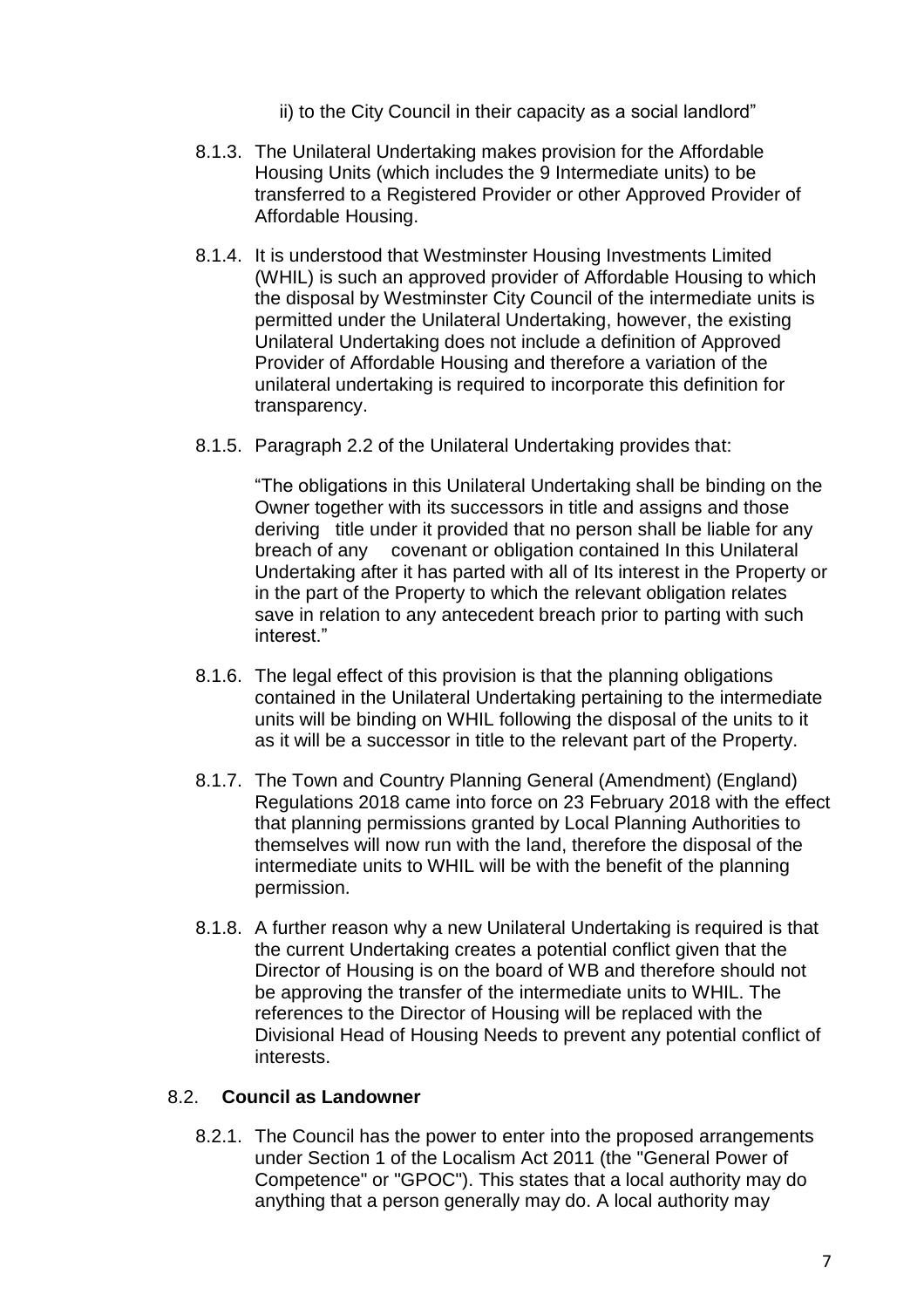exercise the general power of competence for its own purpose, for a commercial purpose and/or for the benefit of others i.e. this includes the setting up of a trading company.

- 8.2.2. In exercising this power, a local authority is still subject to its general duties (such as the fiduciary duties it owes to its rates and local taxpayers and to the public law requirements to exercise the general power of competence of a proper purpose).
- 8.2.3. A combination of powers (section 1 Localism Act 2011 as above, Section 95 Local Government Act 2003 and Section 111 Local Government Act 1972) permits the Council to lend monies to a trading company on a commercial basis.
- 8.2.4. Section 1 is qualified by Section 4 of the same Act which says that if a local authority wishes to do something for a commercial purpose, then it must do so through a company limited by shares (such as the Company). As such it is considered that the activities regarding the financial investment in this report are lawful.
- 8.2.5. Under section 32 of the Housing Act 1985, the Secretary of State's consent is required in respect of a disposal of land held for the purposes of Part II of that Act (subject to limited exceptions such as a letting on a secure or introductory tenancy which do not apply here). It is confirmed in this report that the homes are held in the housing revenue account.
- 8.2.6. The Secretary of State has issued a number of consents for the purpose of section 32, pursuant to powers in section 34 of the Housing Act 1985. General Consent A of the 2013 Consents was issued under those and other powers.
- 8.2.7. Paragraph 3.1.1 of General Consent A of the 2013 Consents gives local authorities in England consent to dispose of land held for the purposes of Part II for a consideration equal to its market value.
- 8.2.8. However, paragraph 3.1.1 of the General Consent A of the 2013 Consents is subject to the exceptions in paragraph 3.1.2. A relevant exception in this case, in paragraph 3.1.2(c)(ii) stipulates that the general consent does not apply to:
- 8.2.9. (c) a disposal of land to a body in which the local authority owns an interest except -
	- (i) where the local authority has no housing revenue account; or

(ii) in the case of a local authority with a housing revenue account, the first 5 disposals in a financial year.

8.2.10.As the Council maintains a housing revenue account, the Council is limited to making only five "disposals" in any single financial year in reliance on this general consent.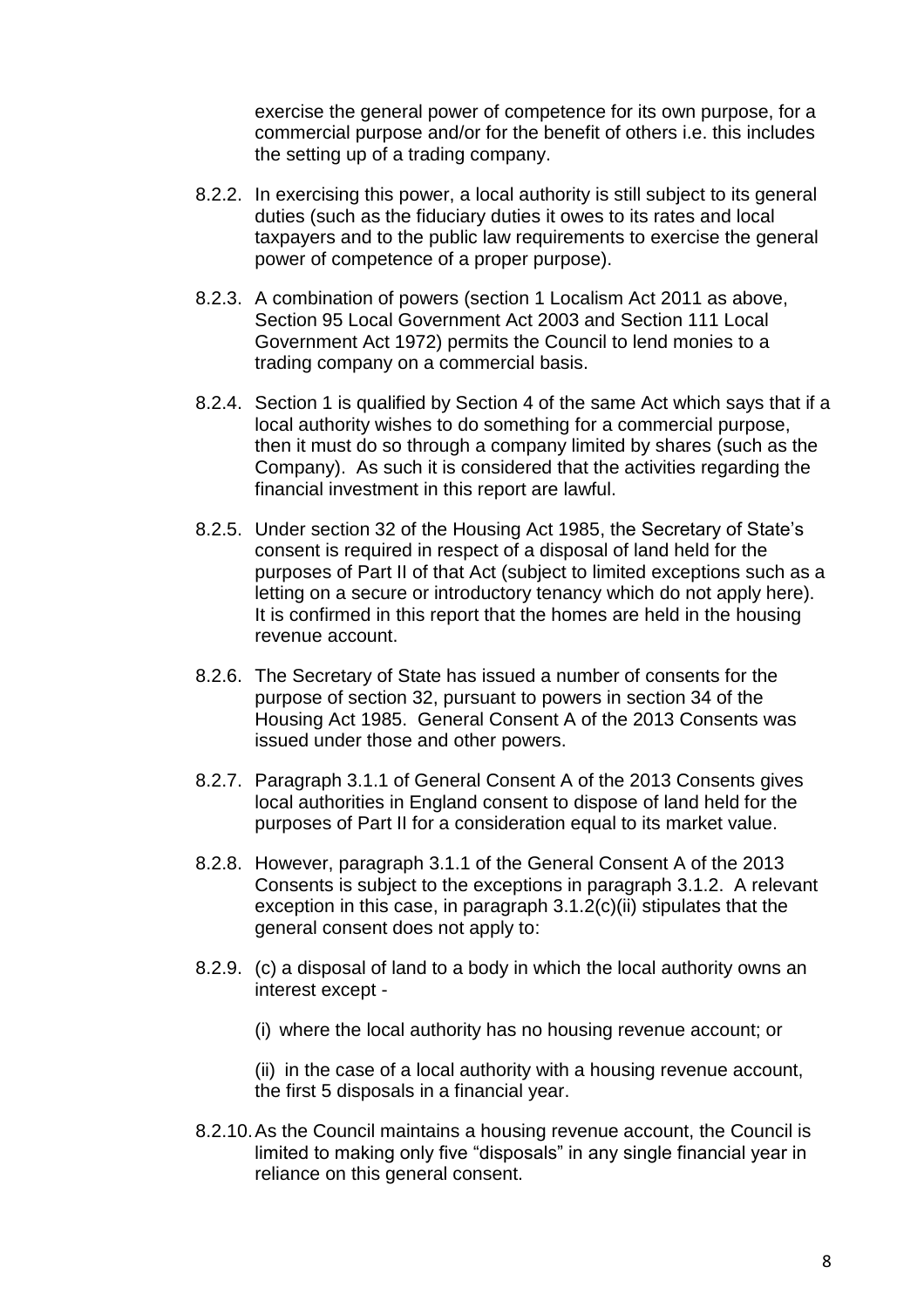8.2.11.According to the definitions in paragraph 2.2. of General Consent A:

"disposal" includes: "the grant of a lease of any duration".

and

"land" includes "buildings (which could include dwellinghouses, houses and flats) and any other structure.…."

- 8.2.12.It is to be noted that the definition of "land" refers to the expression as potentially including "buildings", "dwelling-houses" and "flats" in the plural form. Based on those definitions it appears that it is envisaged that the "land" comprised in a lease may include more than one flat or other dwelling and the grant of a lease of land, which encompasses a number of dwellings would constitute a single disposal for the purpose of paragraph 3.1.2(c)(ii). Each lease granted to Westminster Housing Investment Limited would therefore count as one disposal for the purpose of the restriction in paragraph  $3.1.2(c)(ii)$ , even if that lease includes a number of individual flats or other dwellings.
- 8.2.13.Provided that there have been no (or no more than four) other disposals of Part II housing land to a body in which the Council owns an interest in the same financial year, the Council would be entitled to rely on General Consent A3.1.1 to dispose of by way of a long lease of the Intermediate Rental units to Westminster Housing Investments Limited at full market value. The report confirms that the disposal to the WHIL is the 3<sup>rd</sup> disposal to the WHIL in this financial year and therefore the Council is able to rely on General Consent A3.1.1
- 8.2.14.Internal Legal has been advised that the land which will be disposed to Westminster Housing Investments Limited does not consist or form part of public open space and so the requirements set out in section 123(2A) Local Government Act 1972 will not apply.
- 8.2.15.The selection of Westminster Housing Investments Limited('WHIL') as a party to the transfer is not subject to the competitive tendering requirements of the Public Contracts Regulation 2020(as amended). WHIL is a wholly-owned subsidiary of the Council and thus regarded as a department of the Council for the purposes of procurement law to which direct awards of contract can be made under the Teckal ruling of the ECJ.
- 8.2.16.The Council may enter into the Management Agreement with the WHIL on suitable terms and conditions which also sets out the commercial arrangements as detailed in Part B of this report. Where the WHIL is wholly owned by the Council, the Council should ensure that it has sufficient powers to maintain exercise and control as a shareholder in any decision-making process of WHIL which will cover the period of the Management Agreement agreed upon.

## **9. Carbon Impact**